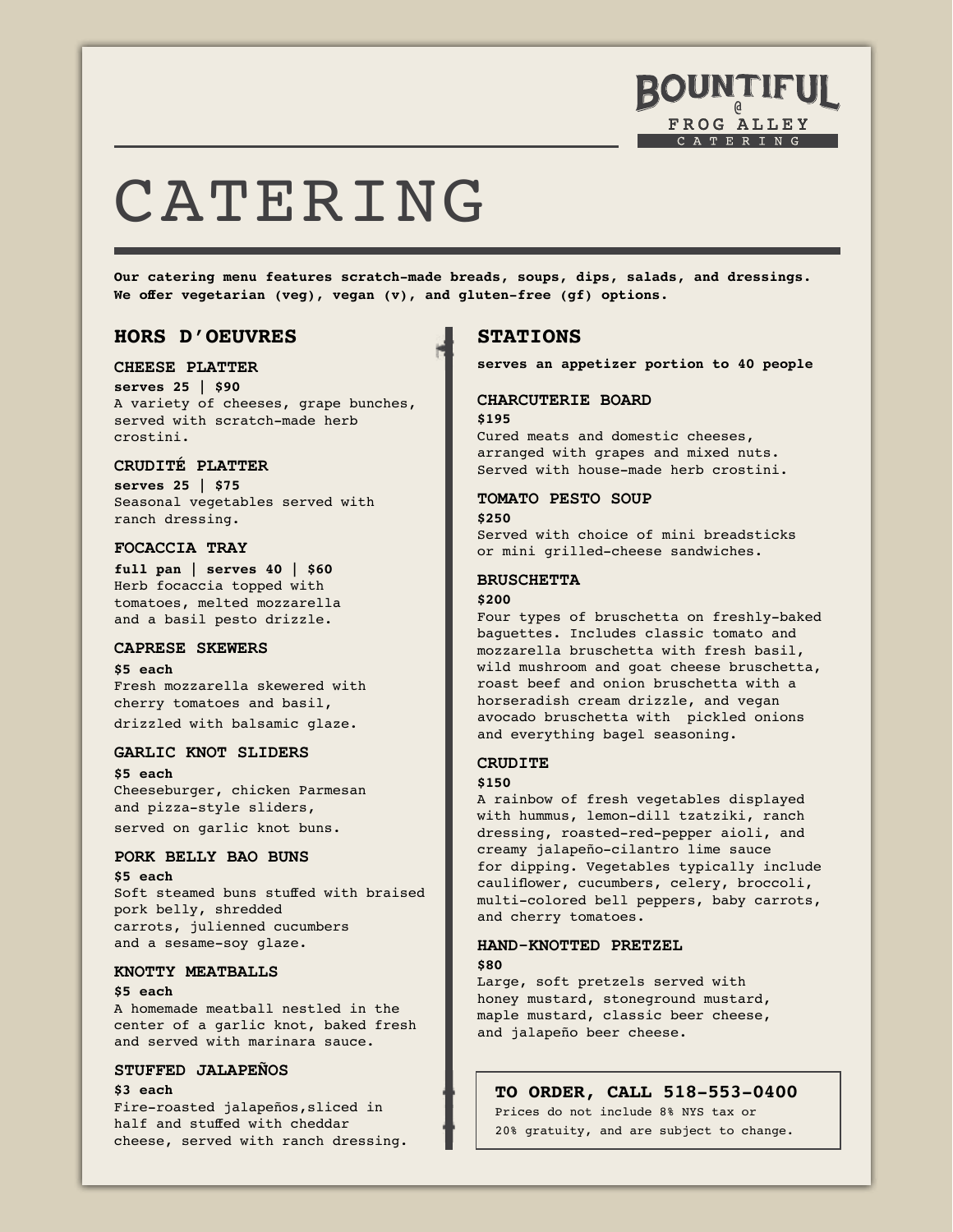# CATERING

# **SALADS**

**serve 10 people**

# **HOUSE SALAD**

#### **\$30**

mixed greens topped with tomatoes, cucumbers, shredded carrots and red onions. Served with balsamic vinaigrette dressing.

# **CAESAR SALAD**

#### **\$35**

romaine lettuce topped with shredded Romano and tossed in traditional Caesar dressing. Garlic herb croutons optional. **ADD fire-roasted pulled chicken \$15**

# **BEET AND MUSHROOM SALAD \$45**

mixed greens topped with beets, mushrooms, goat cheese, dried cranberries, and toasted pumpkin seeds. Served with balsamic vinaigrette.

# **PASTA SALAD**

#### **\$40**

penne pasta, carrots, broccoli, tomatoes, roasted red peppers, Parmesan cheese, and herbs, tossed in Italian dressing.

#### **POTATO SALAD**

#### **\$40**

homemade potato salad with celery, bacon and hard-boiled eggs.

# **MOROCCAN CHICKPEA SALAD** (v) **\$40**

chickpeas, carrots, sliced almonds and currants with Moroccan spices, tossed in a fresh citrus dressing.

# **TO ORDER,**

# **CALL 518-553-0400**

Prices do not include 8% NYS tax or 20% gratuity, and are subject to change.

# **BUFFET**

**half pans serve approximately 10 people full pans serve approximately 20 people**

# **FINGER SANDWICHES**

**16 mini sandwiches \$45 32 mini sandwiches \$70 48 mini sandwiches \$95 64 mini sandwiches \$115 80 mini sandwiches \$140 96 mini sandwiches \$165**

an assortment of **Vermont Turkey** (roasted turkey, sage stuffing, cheddar cheese and cranberry aioli), **Southwest Roast Beef** (sliced roast beef,tomatoes, red onions, pepper-jack cheese, and BBQ aioli), and **Panzanella** (marinated tomatoes, fresh mozzarella and basil pesto) finger sandwiches served on baguettes.

#### **PENNE ALLA VODKA**

**half pan \$55 | full pan \$110** penne pasta tossed in our homemade creamy marinara vodka sauce

**SAUSAGE, PEPPERS AND ONIONS** (gf) **half pan \$50 | full pan \$100** sweet Italian sausage links cooked with sliced bell peppers and white onions, served with hoagie rolls.

#### **CHICKEN PARMESAN**

**half pan \$50 | full pan \$100** breaded chicken breasts smothered in house-made marinara and topped with baked mozzarella cheese.

# **EGGPLANT PARMESAN** (veg)

**half pan \$45 | full pan \$90** pan-fried breaded eggplant slices smothered in house-made marinara and topped with baked mozzarella cheese.

# **BAKED ZITI**

**half pan \$35 | full pan \$70** ziti pasta tossed in a blend of marinara and ricotta, and topped with baked with mozzarella cheese.

**MACARONI AND CHEESE** (veg) **half pan \$35 | full pan \$70** elbow macaroni smothered in homemade cheese sauce and topped